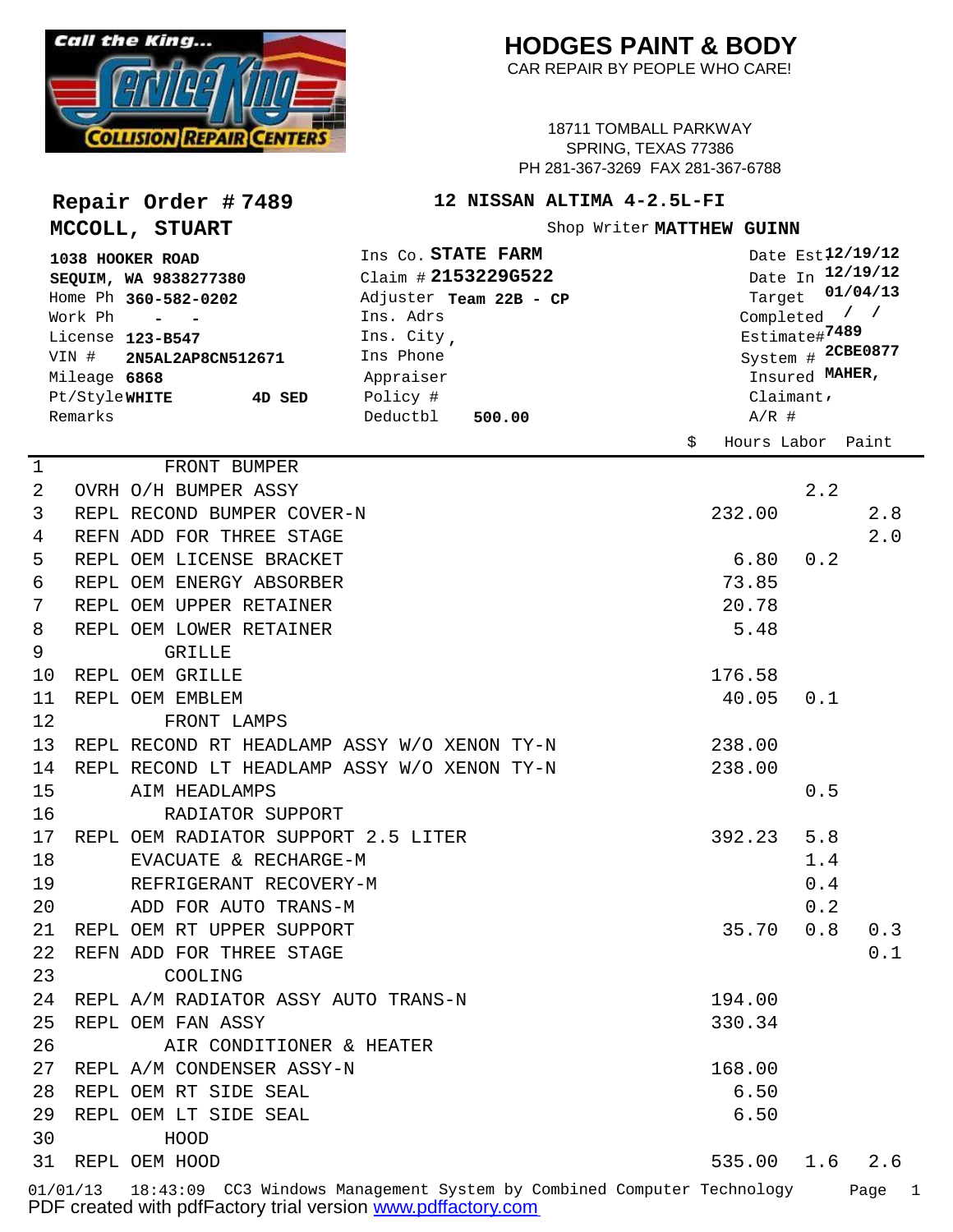|    |            |                                   | \$<br>Hours Labor Paint |     |        |
|----|------------|-----------------------------------|-------------------------|-----|--------|
| 32 |            | REFN ADD FOR THREE STAGE          |                         |     | 1.8    |
| 33 |            | REFN ADD FOR UNDERSIDE (COMPLETE) |                         |     | 1.3    |
| 34 |            | REPL OEM LATCH                    | 55.83                   |     |        |
| 35 |            | FENDER                            |                         |     |        |
| 36 | R&I        | RT R&I FENDER ASSY                |                         | 1.4 |        |
| 37 | <b>RPR</b> | RT FENDER                         |                         | 2.0 | 1.8    |
| 38 |            | REFN OVERLAP MAJOR ADJ. PANEL     |                         |     | $-0.4$ |
| 39 |            | REFN ADD FOR THREE STAGE          |                         |     | 0.6    |
| 40 | <b>RPR</b> | LT FENDER                         |                         | 1.0 | 1.8    |
| 41 |            | REFN OVERLAP MAJOR ADJ. PANEL     |                         |     | $-0.4$ |
| 42 |            | REFN ADD FOR THREE STAGE          |                         |     | $0.6$  |
| 43 |            | REFN BASECOAT REDUCTION           |                         |     | $-0.5$ |
| 44 | R&I        | RT MUD GUARD                      |                         | 0.2 |        |
| 45 | R&I        | LT MUD GUARD                      |                         | 0.2 |        |
| 46 | <b>RPR</b> | RT APRON REINF (HSS)              |                         | 1.0 | 0.4    |
| 47 |            | ENGINE / TRANSAXLE                |                         |     |        |
| 48 |            | REPL OEM AIR INLET DUCT           | 60.12                   |     |        |
| 49 |            | PILLARS, ROCKER & FLOOR           |                         |     |        |
| 50 | R&I        | RT ROCKER MOLDING                 |                         | 0.9 |        |
| 51 |            | FRONT DOOR                        |                         |     |        |
| 52 |            | BLND RT OUTER PANEL (HSS)         |                         |     | 1.5    |
| 53 | R&I        | RT BELT W'STRIP                   |                         | 0.3 |        |
| 54 | R&I        | RT BODY SIDE MLDG                 |                         | 0.3 |        |
| 55 | R&I        | RT R&I MIRROR                     |                         | 0.3 |        |
| 56 | R&I        | RT HANDLE, OUTSIDE BLACK          |                         | 0.4 |        |
| 57 | R&I        | RT R&I TRIM PANEL                 |                         | 0.5 |        |
| 58 |            | REPL COOLANT-Z                    | 25.00                   |     |        |
| 59 | <b>RPR</b> | SET UP & MEASURE                  |                         | 1.5 |        |
| 60 | <b>RPR</b> | $PULL-F$                          |                         | 2.0 |        |
| 61 |            | CORROSION PROTECTION-N            |                         |     |        |
| 62 |            | HAZARDOUS WASTE CHARGE -H         | 3.00                    |     |        |
| 63 | TOWING -T  |                                   | 185.00                  |     |        |
| 64 |            | REPL OEM LT HEADLAMP ASSY         | 209.00                  | 1.0 |        |